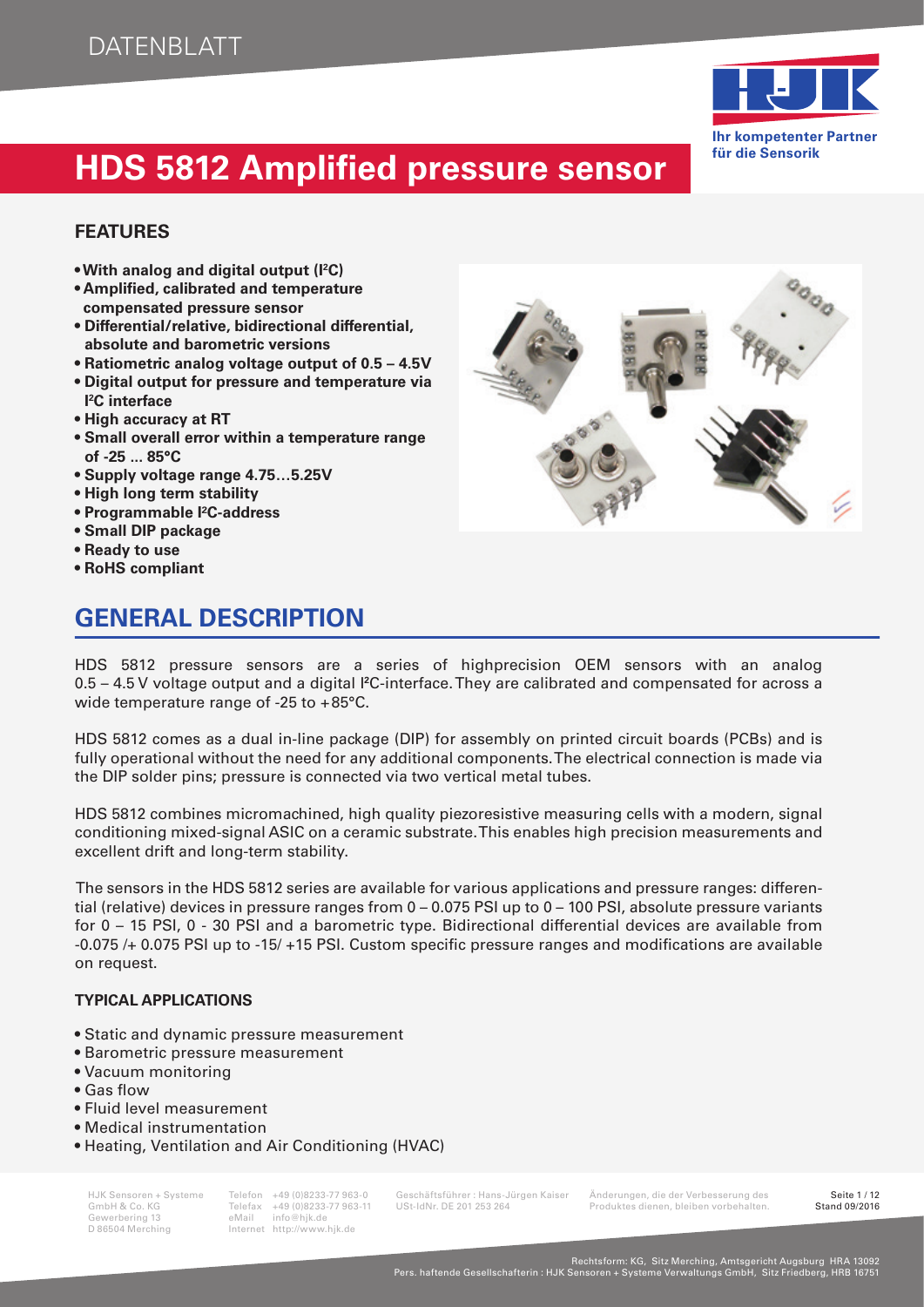

### **PRESSURE RANGES**

| <b>Sensor type (code)</b> | <b>Pressure type</b>       | <b>Pressure</b><br>range in PSI | <b>Burst</b><br>pressure <sup>1)</sup> in PSI | <b>Pressure</b><br>range in mbar | <b>Burst</b><br>pressure <sup>1)</sup><br>in bar |
|---------------------------|----------------------------|---------------------------------|-----------------------------------------------|----------------------------------|--------------------------------------------------|
| <b>Ultra low pressure</b> |                            |                                 |                                               |                                  |                                                  |
| HDS 5812-0000-D           | differential / relative    | 00.075                          | >5                                            | 05.17                            | >0.35                                            |
| HDS 5812-0001-D           | differential / relative    | 00.15                           | >5                                            | 010.34                           | >0.35                                            |
| HDS 5812-0000-D-B         | bidirectional differential | $-0.075 / +0.075$               | >5                                            | $-5.17/ +5.17$                   | >0.35                                            |
| HDS 5812-0001-D-B         | bidirectional differential | $-0.15 / +0.15$                 | >5                                            | $-10.34/+10.34$                  | >0.35                                            |
|                           |                            |                                 |                                               |                                  |                                                  |
| Low pressure              |                            |                                 |                                               |                                  |                                                  |
| HDS 5812-0003-D           | differential / relative    | 00.3                            | >7                                            | 020.68                           | >0.5                                             |
| HDS 5812-0008-D           | differential / relative    | 00.8                            | $>15$                                         | 055.16                           | >1                                               |
| HDS 5812-0015-D           | differential / relative    | 01.5                            | $>15$                                         | 0103.4                           | >1                                               |
| HDS 5812-0003-D-B         | bidirectional differential | $-0.3 / +0.3$                   | >7                                            | $-20.68 / +20.68$                | >0.5                                             |
| HDS 5812-0008-D-B         | bidirectional differential | $-0.8 / +0.8$                   | $>15$                                         | $-55.16/+55.16$                  | >1                                               |
| HDS 5812-0015-D-B         | bidirectional differential | $-1.5/ +1.5$                    | $>15$                                         | $-103.4/+103.4$                  | >1                                               |
|                           |                            |                                 |                                               |                                  |                                                  |
| <b>Standard pressure</b>  |                            |                                 |                                               |                                  |                                                  |
| HDS 5812-0030-D           | differential / relative    | 03                              | 72                                            | 0206.8                           | 5                                                |
| HDS 5812-0050-D           | differential / relative    | 05                              | 72                                            | 0344.7                           | 5                                                |
| HDS 5812-0150-D           | differential / relative    | 015                             | 72                                            | 01034                            | 5                                                |
| HDS 5812-0300-D           | differential / relative    | 030                             | 225                                           | 02068                            | 15.5                                             |
| HDS 5812-0600-D           | differential / relative    | 060                             | 225                                           | 04137                            | 15.5                                             |
| HDS 5812-1000-D           | differential / relative    | 0100                            | 225                                           | 06895                            | 15.5                                             |
| HDS 5812-0030-D-B         | bidirectional differential | $-3/ +3$                        | 72                                            | $-206.8 / +206.8$                | 5                                                |
| HDS 5812-0050-D-B         | bidirectional differential | $-5/+5$                         | 72                                            | $-344.7/+344.7$                  | 5                                                |
| HDS 5812-0150-D-B         | bidirectional differential | $-15/ +15$                      | 72                                            | $-1034/11034$                    | 5                                                |
| HDS 5812-0150-B           | barometric                 | 1117.5                          | 72                                            | 758.4  1206                      | 5                                                |
| HDS 5812-0150-A           | absolute                   | 015                             | 72                                            | 01034                            | 5                                                |
| HDS 5812-0300-A           | absolute                   | 030                             | 72                                            | 02068                            | 5                                                |

#### **Table 1: HDS 5812 standard pressure ranges (other ranges on request)**

Notes:

1) Burst pressure is defined as the maximum pressure which may be applied to one pressure port relative to the other port (or while only one pressure port is connected) without causing leaks in the sensor.

HJK Sensoren + Systeme<br>
GmbH & Co. KG<br>
Gewerbering 13 eMail info@hjk.de<br>
D 86504 Merching<br>
D 86504 Merching<br>
Hernet http://www.hjk.de Internet http://www.hjk.de

GmbH & Co. KG Telefax +49 (0)8233-77 963-11 USt-IdNr. DE 201 253 264 Produktes dienen, bleiben vorbehalten.<br>Gewerbering 13 eMail info@hjk.de Produktes dienen, bleiben vorbehalten.

HJK Sensoren + Systeme Telefon +49 (0)8233-77 963-0 Geschäftsführer : Hans-Jürgen Kaiser Änderungen, die der Verbesserung des Seite 2 / 12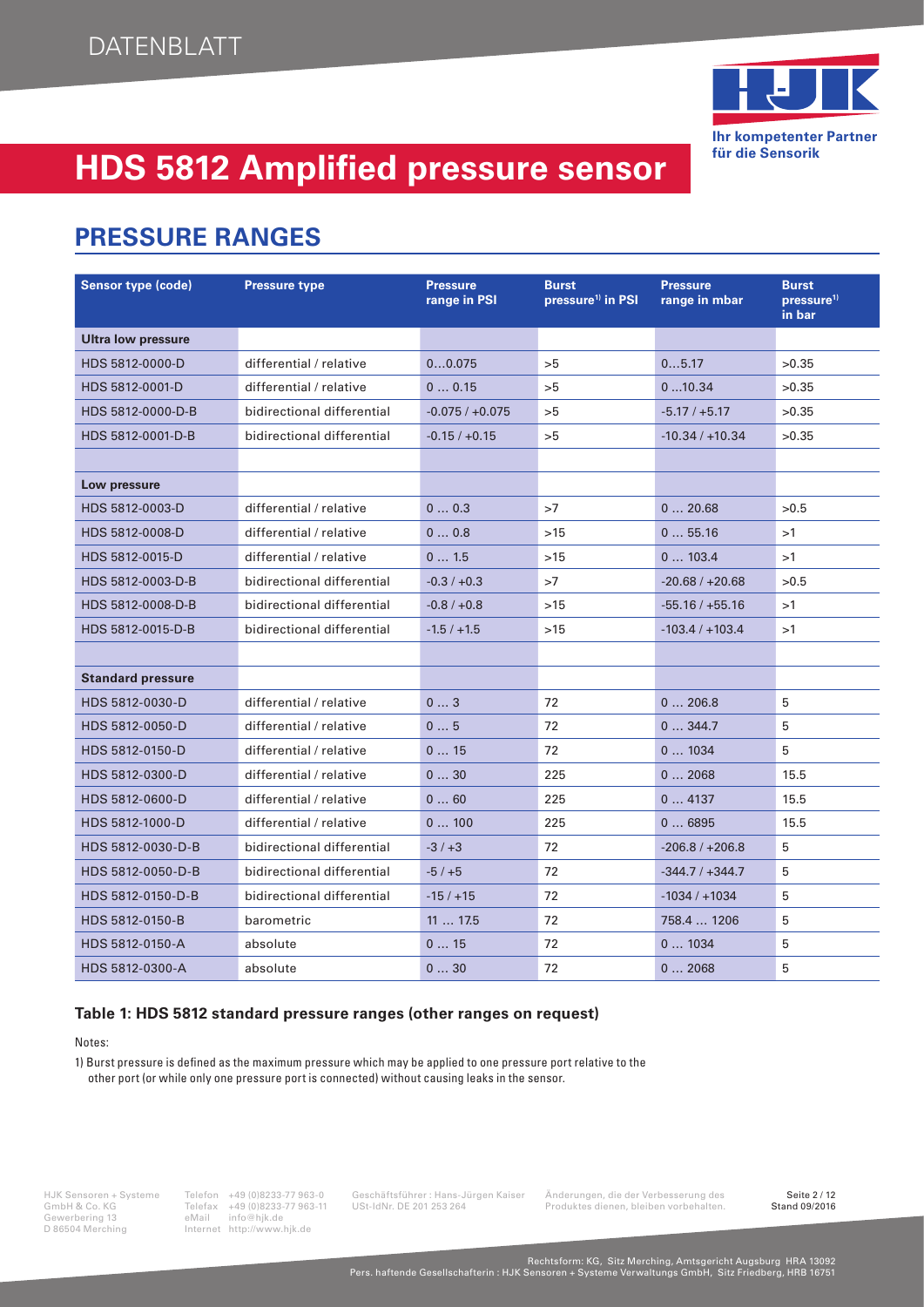

### **MAXIMUM RATINGS**

| <b>Parameter</b>                                | <b>Minimum</b> | <b>Typical</b> | <b>Maximum</b> | <b>Units</b> |
|-------------------------------------------------|----------------|----------------|----------------|--------------|
| Maximum supply voltage: $V_s$ (max)             |                |                | 6.0            |              |
| Operating temperature: $T_{\text{on}}$          | $-25$          |                | 85             | °C           |
| Storage temperature: T <sub>amb</sub>           | -40            |                | 125            | °C           |
| Common mode pressure $p_{cm}^{1}$ <sup>1)</sup> |                |                | 175            | PSI          |

#### **Table 2: Maximum ratings**

Notes:

1) The common mode pressure is defined as the maximum pressure that can be applied on both pressure ports of a differential pressure sensor simultaneously without damaging the sensors housing.

### **SPECIFICATIONS**

All parameters apply to VS = 5.0V and Top = 25°C, unless otherwise stated.

| <b>Parameter</b>                                                  | <b>Minimum</b> | <b>Typical</b> | <b>Maximum</b> | <b>Units</b> |
|-------------------------------------------------------------------|----------------|----------------|----------------|--------------|
| Analog output signal (pressure only) <sup>2)</sup>                |                |                |                |              |
| @ specified minimum pressure (see "pressure range") <sup>1)</sup> |                | 0.5            |                | $\vee$       |
| @ specified maximum pressure (see "pressure range") <sup>1)</sup> |                | 4.5            |                | $\vee$       |
| Full span output (FSO) 3)                                         |                | $\overline{4}$ |                | $\vee$       |
| without pressure (bidirectional differential)                     |                | 2.5            |                | $\vee$       |
| Digital output signal (pressure) 4)                               |                |                |                |              |
| @ specified minimum pressure (see "pressure range") <sup>1)</sup> |                | 3277           |                | counts       |
| @ specified minimum pressure (see "pressure range") <sup>1)</sup> |                | 29491          |                | counts       |
| Full span output (FSO) <sup>3)</sup>                              |                | 26214          |                | counts       |
| without pressure (bidirectional differential)                     |                | 16384          |                | counts       |
| Digital output signal (temperature) 5)                            |                |                |                |              |
| @ minimum temperature $T = -25^{\circ}C$                          |                | 3277           |                | counts       |
| @ maximum temperature $T = 85^{\circ}C$                           |                | 29491          |                | counts       |
| Accuracy 6) (pressure measurement) $@T = 25^{\circ}C$             |                |                |                |              |
| Ultra low pressure sensors (0.075, 0.15 PSI)                      |                |                | ±1.5           | %FSO         |
| Low pressure sensors (0.3, 0.8, 1.5 PSI)                          |                |                | ±1.0           | %FSO         |
| Standard pressure sensors                                         |                |                | ±0.5           | %FSO         |
| Overall error 7) (pressure meas.) $@T = -2585°C$                  |                |                |                |              |
| Ultra low pressure sensors (0.075, 0.15 PSI)                      |                |                | ±2.0           | %FSO         |
| Low pressure sensors (0.3, 0.8, 1.5 PSI)                          |                |                | ±1.5           | %FSO         |
| Standard pressure sensors                                         |                |                | ±1.0           | %FSO         |
| Total error for temperature measurement                           |                |                |                |              |
| All types of HDS $5812T = -2585^{\circ}C$                         |                |                | ±3.0           | %FSO         |
| Long term stability                                               |                |                | < 0.5          | %FSO/a       |
| Ratiometricity error ( $@VS = 4.755.25V$ )                        |                |                | 500            | ppm          |

HJK Sensoren + Systeme Telefon +49 (0)8233-77 963-0 Geschäftsführer : Hans-Jürgen Kaiser Änderungen, die der Verbesserung des Seite 3/12<br>GmbH & Co. KG Telefax +49 (0)8233-77 963-11 USt-IdNr. DE 201 253 264 Produktes dienen GmbH & Co. KG<br>
GmbH & Co. KG<br>
Gewerbering 13 eMail info@hjk.de<br>
D 86504 Merching<br>
Mail info@hjk.de<br>
Merching<br>
Internet http://www.hjk.de Internet http://www.hjk.de

GmbH angel, als dienen vorbehalten.<br>Produktes dienen, bleiben vorbehalten.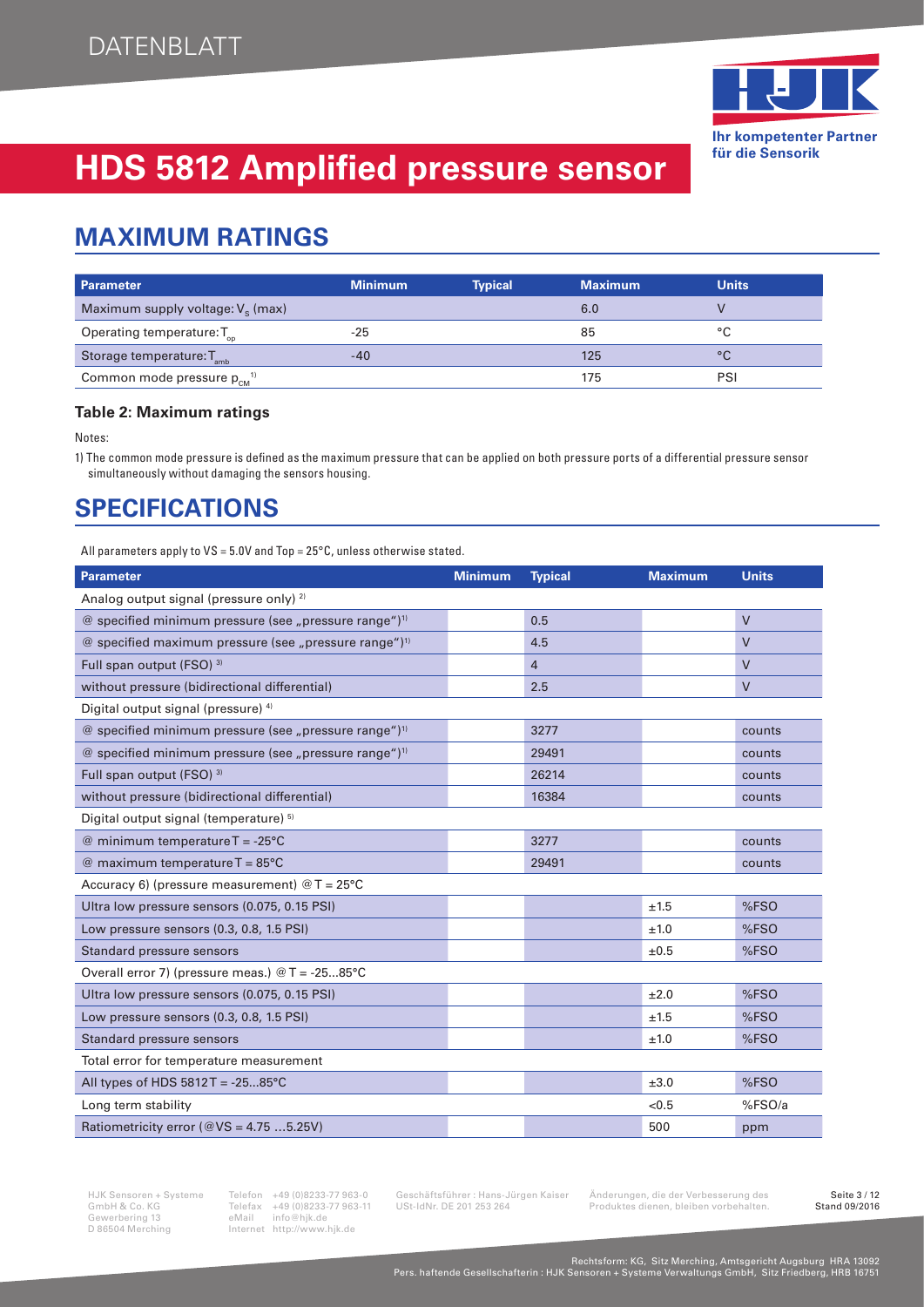

| <b>Parameter</b>                   | <b>Minimum</b>                            | <b>Typical</b> | <b>Maximum</b> | <b>Units</b> |
|------------------------------------|-------------------------------------------|----------------|----------------|--------------|
| <b>Resolution A/D converter</b>    |                                           | 14             |                | <b>bits</b>  |
| Resolution D/A converter           |                                           | 11             |                |              |
| Resolution analog output signal    |                                           | 0.05           |                | %FSO         |
| Resolution digital output signals  | 12                                        |                |                | bit          |
| Reaction time (10%  90%) rise time |                                           | $\mathbf{1}$   | $\overline{2}$ | ms           |
| Supply voltage $(V_s)$             | 4.75                                      | 5              | 5.25           | $\vee$       |
| <b>Current consumption</b>         |                                           |                | 5              | mA           |
| Load resistance at output RL       | 2k                                        |                |                | Ω            |
| Capacitive load                    |                                           |                | 50             | nF           |
| $I2C$ -interface                   |                                           |                |                |              |
| Input High Level                   | 90                                        |                | 100            | % $V_s$      |
| Input Low Level                    | $\Omega$                                  |                | 10             | % $V_s$      |
| <b>Output Low Level</b>            | $\Omega$                                  |                | 10             | % $V_s$      |
| Load capacitance @ SDA             |                                           |                | 400            | pF           |
| <b>Clock frequency SCL</b>         |                                           |                | 400            | kHz          |
| Pull-up resistor                   | 500                                       |                |                | $\Omega$     |
| Pressure changes                   | 10 <sup>6</sup>                           |                |                |              |
| Compensated temperature range      | $-25$                                     |                | 85             | °C           |
| Weight                             |                                           | 3              |                | $\mathbf{g}$ |
| Media compatibility                | See "Specification notes <sup>8) 9)</sup> |                |                |              |

#### **Table 3: Specifications**

Specification notes

1) See Table 1

- 2) The analog output signal (pressure measurement only) is ratiometric to the supply voltage.
- 3) The Full Span Output (FSO) is the algebraic difference between the output signal at the specified minimum pressure and the output signal at the specified maximum pressure (see "Pressure range").
- 4) The digital output pressure signal is not ratiometric to the supply voltage.
- 5) The digital output temperature signal is not ratiometric to the supply voltage. The temperature value is measured at the piezoresistive measuring cell and is the sensor temperature (including self heating).
- 6) Accuracy is defined as the maximum deviation of the measurement value from the ideal characteristic curve at room temperature (RT) in %FSO including the adjustment error (offset and span), nonlinearity, pressure hysteresis and repeatability. Nonlinearity is the measured deviation from the best fit straight line (BFSL) across the entire pressure range. Pressure hysteresis is the maximum deviation of the output value at any pressure within the specified range when this pressure is cycled to and from the minimum or maximum rated pressure. Repeatability is the maximum deviation of the output value at any pressure within the specified range after 10 pressure cycles.
- 7) The overall error is defined as the maximum deviation of the measurement value from the ideal characteristic curve in %FSO across the entire temperature range (-25 … 85°C).
- 8) Media compatibility of pressure port 1 (for a description of port 1, see Figure 5): clean, dry gases, non-corrosive to silicon, RTV silicone rubber, gold (alkaline or acidic liquids can destroy the sensor).
- 9) Media compatibility of pressure port 2 (for a description of port 2, see Figure 5): fluids and gases non-corrosive to silicon, Pyrex, RTV silicone rubber.

Gewerbering 13<br>D 86504 Merching

Telefax +49 (0)8233-77 963-11 USt-IdNr. DE 201 253 264 Produktes dienen, bleiben vorbehalten.<br>eMail info@hik.de Internet http://www.hjk.de

HJK Sensoren + Systeme Telefon +49 (0)8233-77 963-0 Geschäftsführer : Hans-Jürgen Kaiser Änderungen, die der Verbesserung des Seite 4 / 12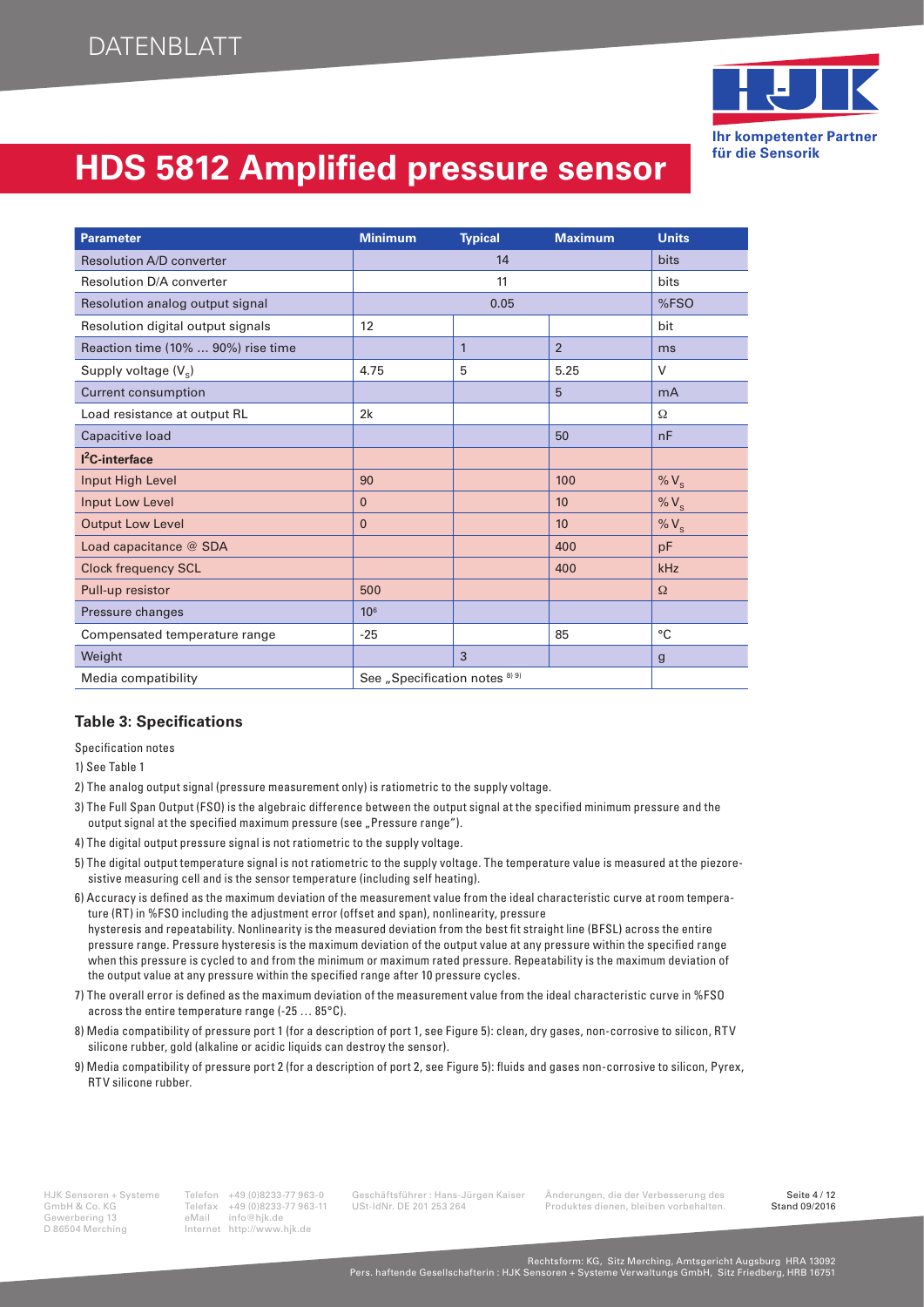

### **FUNCTIONAL DESCRIPTION**

The pressure sensors in the HDS 5812 series combine a piezoresistive silicon sensing element with a signal conditioning mixed-signal CMOS ASIC with full digital correction on a ceramic substrate.

The functional principle of the HDS 5812 sensors is explained in Figure 1.



### **Figure 1: FUNCTIONAL DESCRIPTION**

The physical pressure is measured at HDS 5812's piezoresistive pressure sensing element where the pressure is converted into a differential voltage signal which is almost proportional to the pressure. This differential voltage signal is corrected and conditioned by the ASIC in multiple steps.

Firstly, the differential voltage signal from the sensing element is pre-amplified by the amplifier and transmitted by a multiplexer to the A/D converter (ADC). The ADC converts the signal into digital values with a resolution of 14 bits. The digitized signal is corrected and calibrated in the follow-on ASIC microcontroller. Factory precision calibration of HDS 5812 sets the sensor-specific correction coefficients and stores these in the EEPROM for each sensor. This permits sensor-specific calibration and correction (i.e. temperature compensation and linearization) of the digitized pressure signal. The temperature signal necessary for temperature compensation is also measured at the piezoresistive pressure sensing element and is transmitted by the multiplexer to the ADC, where

it is digitized. The ASIC microcontroller runs a cyclic program which continuously calculates the current standardized and corrected digital pressure values. In addition, a standardized current digital temperature value is calculated. These calculated 15-bit digital values (pressure and temperature values) are written to the ASIC output registers and continuously updated (typically every 0.5 ms).

In order to use the digital signal readout for pressure and temperature, the I**<sup>2</sup>** C sensor interface at PIN4 (SDA) and PIN5 (SCL) must be connected to the I**<sup>2</sup>** Cbus. The corrected digital values for pressure and temperature at the I**<sup>2</sup>** C-interface are not ratiometric to the supply voltage.

To generate the analog output signal the corrected digital pressure value is converted into an analog voltage by an 11-bit D/A converter (DAC). The standardized analog output voltage (0.5…4.5V) at the sensor's PIN8 (OUT) is ratiometric to supply voltage.

Gewerbering 13<br>D 86504 Merching

Internet http://www.hjk.de

Telefax +49 (0)8233-77 963-11 USt-IdNr. DE 201 253 264 Produktes dienen, bleiben vorbehalten.<br>eMail info@hik.de

HJK Sensoren + Systeme Telefon +49 (0)8233-77 963-0 Geschäftsführer : Hans-Jürgen Kaiser Änderungen, die der Verbesserung des Seite 5 / 12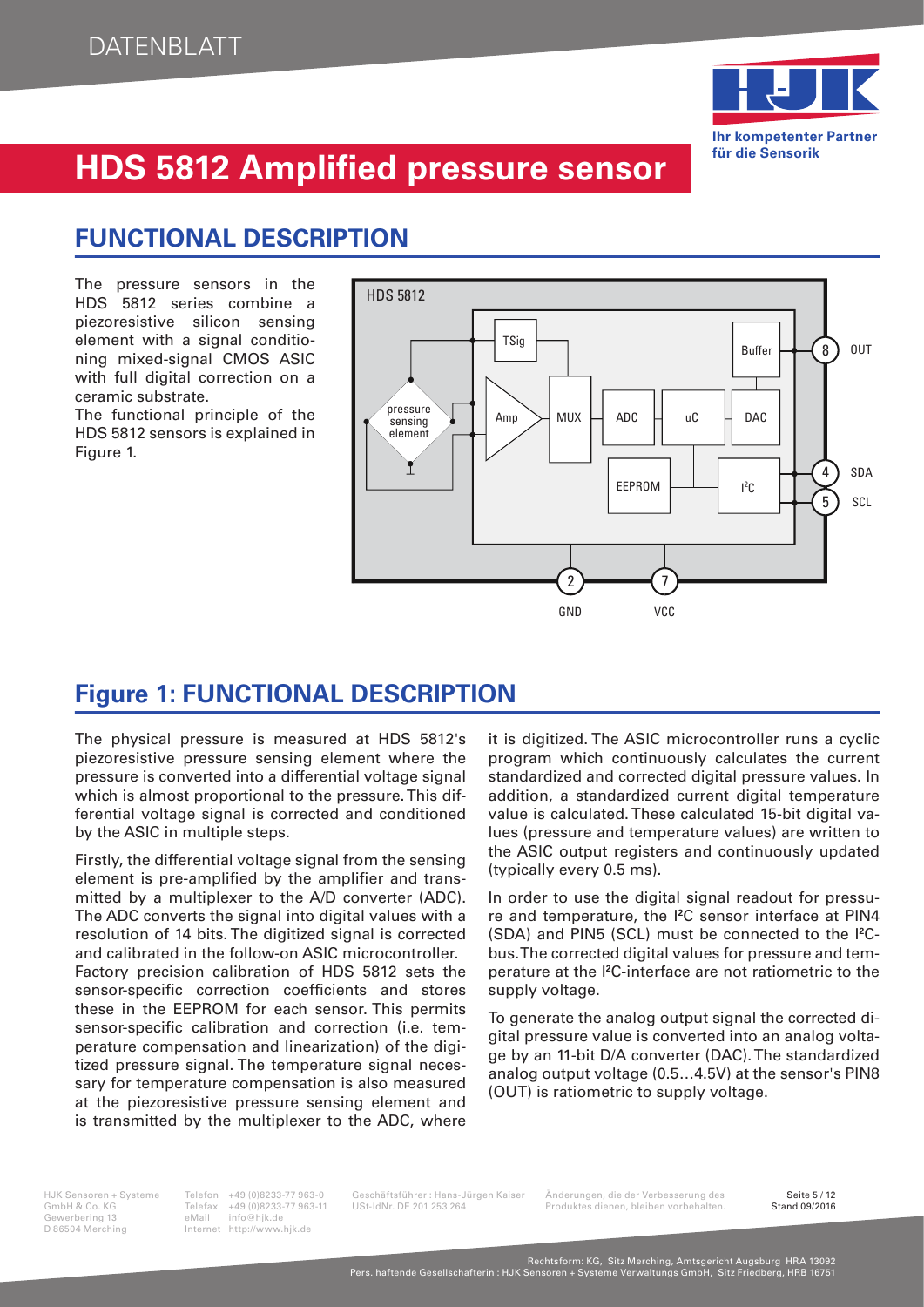

### **INITIAL OPERATION**

The sensors are connected up electrically by mounting them on a PCB. The principle circuitry of the HDS 5812 sensor with the analog and the digital output in use is shown in Figure 2.

For single use of the analog output it is sufficient to connect up PIN2 (GND), PIN7 (VCC) and PIN8 (OUT).

For operation of the digital output only it is sufficient to connect up PIN2 (GND), PIN7 (VCC) and the I **2** C-bus lines to PIN4 (SDA) and PIN5 (SCL).

Important: Each <sup>12</sup>C-bus communication line has to be connected up to the positive supply voltage VCC (or +5V) using pull-up resistors (4.7 kΩ is recommended). The additional serial resistors are optional (330 Ω is recommended).



#### **Figure 2: Principle electric circuitry**

The sensor pressure connection is made using the two metal pressure ports (hose connectors) on the sensor. Depending on the type of sensor and measuring pressure one or two of the pressure ports are connected up to the measuring media / volume. For the pressures at port 1 and port 2 (see Figure 5 ) the following requirements have to be fulfilled (according to the definition  $p_1$  = pressure at port 1 and  $p2$  = pressure at port 2):

| Differential / relative pressure sensors:      | p1 > p2                          |
|------------------------------------------------|----------------------------------|
| Bidirectional differential sensors:            | $p1 > p2$ or $p1 < p2$ possible. |
| Absolute pressure sensors, barometric sensors: | $p1$ = measuring pressure.       |

The guidelines governing media compatibility must be taken into account here (see "Specification") notes", 8 and 9).

Notes:

2. ESD precautions are necessary, it is essential to ground machines and personnel properly during assembly and handling of the device.

Gewerbering 13<br>D 86504 Merching

Internet http://www.hjk.de

HJK Sensoren + Systeme Telefon +49 (0)8233-77 963-0 Geschäftsführer : Hans-Jürgen Kaiser Änderungen, die der Verbesserung des Seite 6 / 12 Telefax +49 (0)8233-77 963-11 USt-IdNr. DE 201 253 264 Produktes dienen, bleiben vorbehalten.<br>eMail info@hik.de

<sup>1.</sup> For pressure connections up to 30 PSI Analog Microelectronics recommends a silicone tubing (inner diameter Ø=2mm, outer diameter Ø=6mm).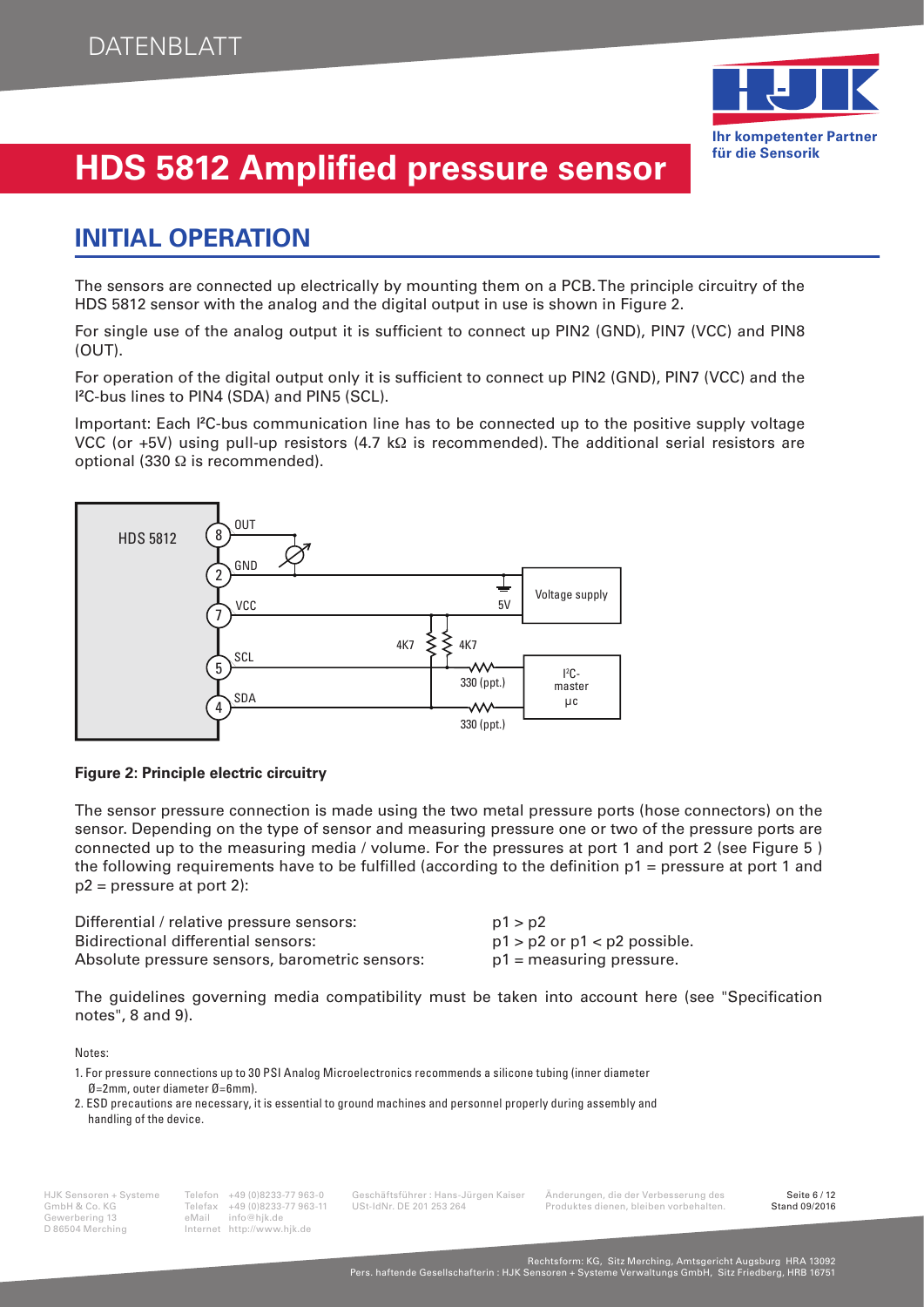

### **I 2 C-INTERFACE**

HDS 5812 pressure sensors have a digital output (I<sup>2</sup>C-interface). When connected to a bidirectional  $l^2$ C-bus, the current corrected digital pressure and temperature values can be read out from the output register of the HDS 5812 via the <sup>[2</sup>C-interface.

Communication via the I<sup>2</sup>C-bus1 follows a simple master-slave principle. Data transfer is always initialized by a master (such as a microcontroller, for example), which sends a data request to the sensor; the HDS 5812 sensor – which always operates as slave – then answers.

The I2 C-bus requires just two bus lines: a serial data line (SDA) and a serial clock line (SCL). SDA and SCL are bidirectional lines which are connected to the positive supply voltage via pull-up resistors (see Figure 2). I<sup>2</sup> C communication adheres to a standard I2 C communication protocol (given in Figure 3).



#### **Figure 3: Standard I<sup>2</sup> C protocol**

1 The I2 C-bus is a simple, 8-bit-oriented bus which enables communication between different I2 C devices. Each device connected to the bus is software addressable using a unique address.

Gewerbering 13<br>D 86504 Merching

Internet http://www.hjk.de

Telefax +49 (0)8233-77 963-11 USt-IdNr. DE 201 253 264 Produktes dienen, bleiben vorbehalten.<br>eMail info@hik.de

HJK Sensoren + Systeme Telefon +49 (0)8233-77 963-0 Geschäftsführer : Hans-Jürgen Kaiser Änderungen, die der Verbesserung des Seite 7 / 12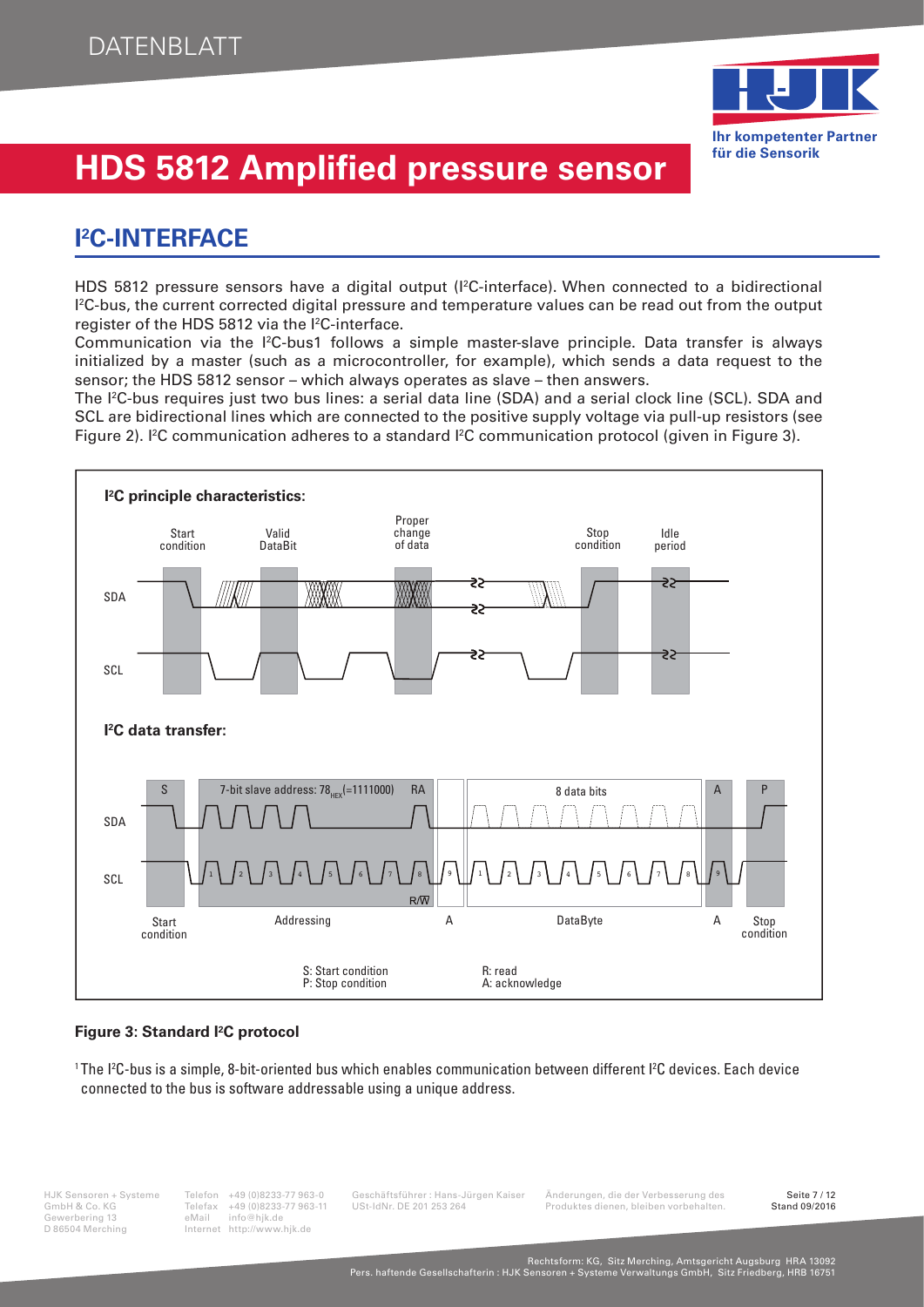

#### **The I<sup>2</sup> C communication phases are as follows:**

#### **Idle period** (bus is free)

When the bus is free, both I<sup>2</sup>C-bus lines (SDA and SCL) are pulled up to supply voltage level ("high").

#### **Start S** (start condition)

Prior to any data transfer on the bus a start condition must be generated. The start condition is always sent by the I2 C-master. The start condition is defined as a transition from level "high" to "low" on the SDA line while the level on the SCL line is "high". The digital data readout from the HDS 5812 output register is always initiated by a start condition.

#### **Stop P** (stop condition)

The stop condition is always generated by the I<sup>2</sup>C-master after a data transfer has been completed. The stop condition is defined as a transition from level "low" to "high" on the SDA line while the level on SCL line is "high". The digital data readout from the HDS 5812 output register is always terminated by a stop condition.

#### **Valid data**

Data is transmitted in bytes (8 bits), starting with the most significant bit (MSB). One data bit is transmitted with each clock pulse. The transmitted bits are only valid when, following a start condition, the level on the SDA line is constant for as long as the level on SCL line is " high" . Changes to the SDA level must be made while the level on SCL line is " low" .

#### **Acknowledge A**

After a byte has been transmitted the respective receiver (master or slave) has to send an acknowledge (additional acknowledge bit) confirming the correct receipt of the data. To this end the master generates an extra acknowledge-related clock pulse. The receiver sends the acknowledge bit by pulling the level on SDA line down to " low" during the additional clock pulse.

#### Addressing / Slave address (I<sup>2</sup>C-address HDS 5812)

After the start condition the master sends an addressing byte (the first byte after the start condition) which determines which slave is selected. The addressing byte contains the individual 7-bit slave address of the selected slave (HDS 5812) and a data direction bit (R/W ). A "0" for the R/W bit indicates a transmission from master to slave (W: write; the master wishes to transmit data to the selected slave), a "1" a data request (R: read; the master requests data from the slave).

The pressure sensors in the HDS 5812 series have a standard, factory-programmed 7-bit slave address of 0x78Hex (1111000b).

If more than one HDS 5812 should be connected to the same I <sup>2</sup>C-bus, each pressure sensor requires an individual slave address. On request each HDS 5812 can be ordered with a second individual 7-bit slave address programmed at the factory; 7-bit addressing allows 128 different addresses. With the relevant USB starter kit the customer can also do the programming of the second individual slave address himself. HDS 5812 pressure sensors programmed in this way will then answer to both addresses.

Gewerbering 13<br>D 86504 Merching

Internet http://www.hjk.de

Telefax +49 (0)8233-77 963-11 USt-IdNr. DE 201 253 264 Produktes dienen, bleiben vorbehalten.<br>eMail info@hik.de

HJK Sensoren + Systeme Telefon +49 (0)8233-77 963-0 Geschäftsführer : Hans-Jürgen Kaiser Änderungen, die der Verbesserung des Seite 8 / 12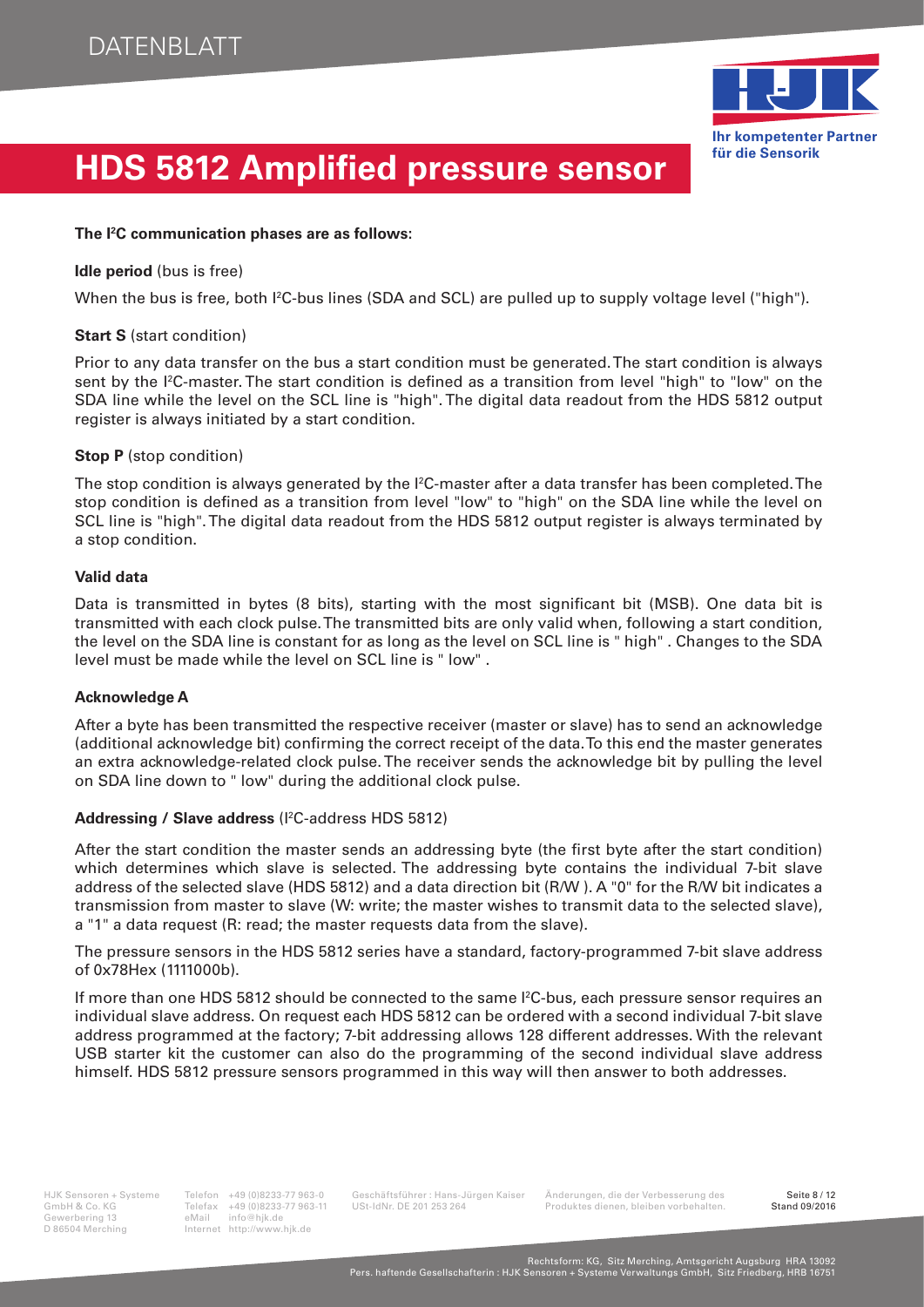

### **DATA READOUT VIA THE I<sup>2</sup> C-INTERFACE**

The (corrected) 15-bit digital values for pressure and temperature are read out from the HDS 5812 output register via the HDS 5812 I<sup>2</sup>C-interface. The data readout is described in Figure 4.



#### **Figure 4: Data readout of the digital pressure and temperature values**

Data transfer via the I<sup>2</sup>C-bus is always initialized by a data request from the I<sup>2</sup>C-master. For this purpose the I<sup>2</sup>C-master generates a start condition on the I<sup>2</sup>C-bus lines. Following the start condition the I<sup>2</sup>Cmaster then sends the addressing byte containing the 7-bit slave address of the selected pressure sensor (the HDS 5812 slave address is programmed to 0x78Hex = 1111000b at the factory) and the data direction bit R/ $\overline{W}$  =1 which indicates a data request. The selected pressure sensor first answers with an acknowledge bit. The selected sensor then starts the data transfer from the output register. A total of four data bytes are transmitted from the pressure sensor to the I<sup>2</sup>C-master for the current 15-bit digital pressure value and the 15-bit digital temperature value. The two bytes for the current pressure value are first sent, followed by the two bytes for the current temperature value, always beginning with the most significant byte. On each ming the correct receipt of data. If nor shuts down the data transfer by sending a stop condition instead of an acknowledge bit. If the master sends an additional acknowledge bit after the last of the four bytes, pressure sensor HDS 5812 continues to transfer the current pressure and temperature value from the output register, again starting with the most significant pressure byte.

Gewerbering 13<br>D 86504 Merching

Internet http://www.hjk.de

HJK Sensoren + Systeme Telefon +49 (0)8233-77 963-0 Geschäftsführer : Hans-Jürgen Kaiser Änderungen, die der Verbesserung des Seite 9 / 12 Telefax +49 (0)8233-77 963-11 USt-IdNr. DE 201 253 264 Produktes dienen, bleiben vorbehalten.<br>eMail info@hik.de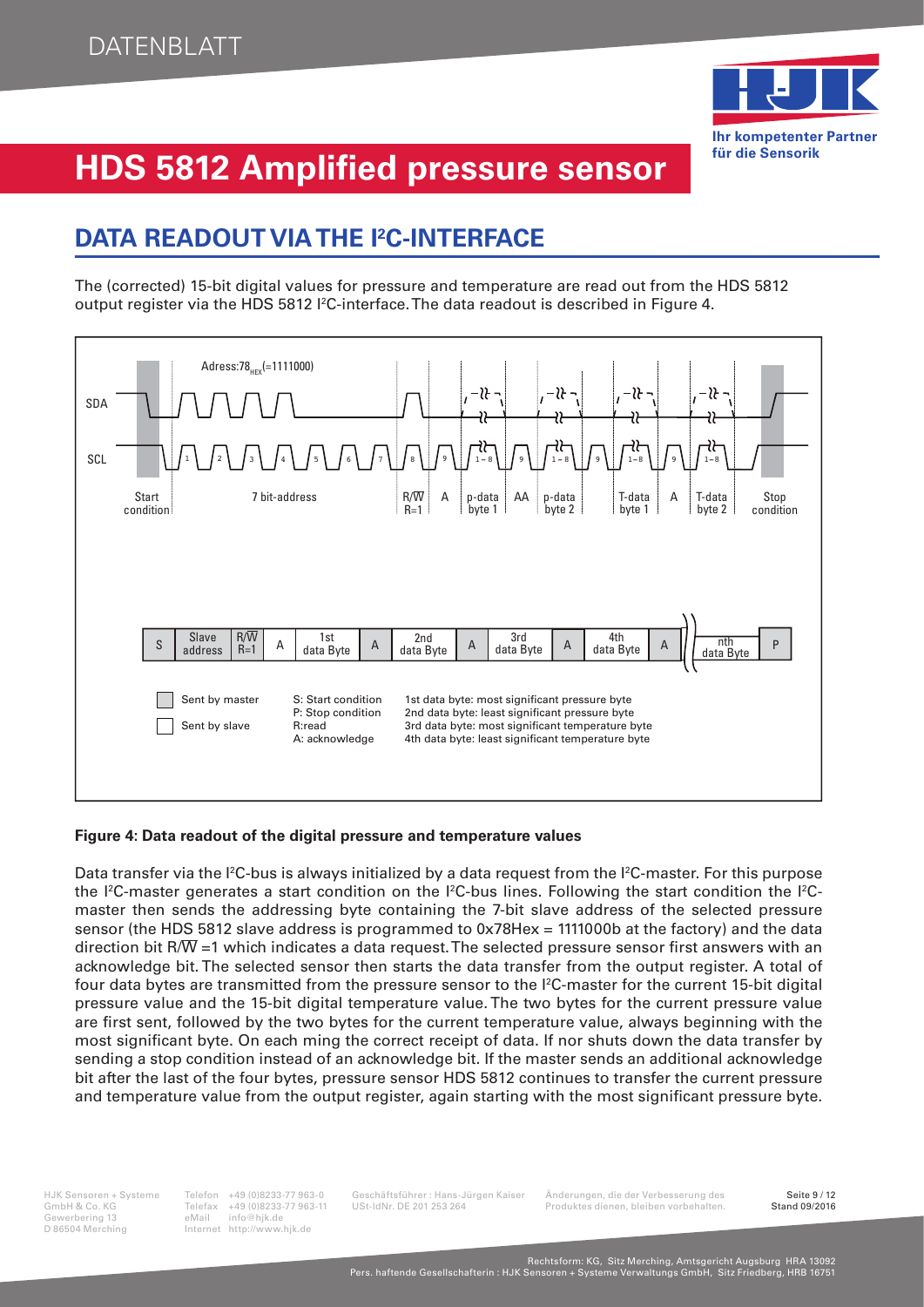

#### **Calculating the current pressure and temperature value from digital 15-bit words**

The digital pressure and temperature values are 15-bit words $^{\rm 2}$  (without units) which have to be converted in order to generate the desired information on pressure and temperature in physical units. The current pressure in PSI (or bar) is calculated from the digital pressure value using the following formulas:

 $p = \frac{Digoutp (p) - Digoutp_{min}}{Sensp} p_{min}$  with  $Sensp = \frac{Digoutp_{max} - Digoutp_{max}}{P_{max} - P_{min}}$  $Sensp = \frac{D_{\text{H}}\sum_{\text{max}} D_{\text{H}}\sum_{\text{max}} P_{\text{max}}}{n}$  (1)

Therein **p** is the current pressure in PSI (or bar), **p**<sub>min</sub> is the specified minimal pressure and **p**<sub>max</sub> is the specified maximum pressure in PSI (or bar); depending on the specified pressure range, **Digoutp(p)** is the current digital pressure value in counts, **Digoutpmin** and **Digoutpmax** are the digital pressure values at minimum and maximum specified pressure in counts and Sensp is the sensitivity of the pressure sensor in counts/PSI (or counts/bar).

The current sensor temperature in °C is computed from the digital temperature value analogous to the above formulas by replacing the character "p" with a "T."

#### **Example**

At the digital output of a pressure sensor of the type HDS 5812-0015-D (0…1.5PSI differential) a current digital pressure value of

 $Diqoutp(p) = 550A$ Hex counts = 21770Dec counts (= 01010101 00001010 bin)

and a digital temperature value of

 $DiqoutT(T) = 3A9A_{Hex} counts = 15002_{Dec} counts (= 00111010 10011010 bin)$ is read.

With p<sub>min</sub> = 0 PSI, p<sub>max</sub> = 1.5 PSI and Digoutp<sub>min</sub> = 3277, Digoutp<sub>max</sub> = 29491, the current pressure in PSI is calculated using Formula (1) as:

 $p = \frac{(21770 - 3277) \text{ counts}}{26214/1.5 \text{ counts/PSI}} + 0 \text{ PSI} = 1.058 \text{ PSI}$ 

With T<sub>min</sub> = -25 °C, T<sub>max</sub> = 85 °C and Digout T<sub>min</sub> = 3277, Digout T<sub>max</sub> = 29491, the current sensor temperature in °C is calculated using Formula (1) as:

 $T = \frac{(15002 - 3277) \text{ counts}}{26214/110 \text{ counts}/^{\circ}\text{C}} + (-25)^{\circ}\text{C} = 24.2^{\circ}\text{C}$ 

 $^2$  Each pressure and temperature value is transmitted as a 15-bit word; the actual resolution of the internal A/D converter, however, is only 14 bits.

GmbH & Co. KG<br>
Gewerbering 13 eMail info@hjk.de<br>
D 86504 Merching<br>
Mail info@hjk.de<br>
Merching<br>
Internet http://www.hjk.de Internet http://www.hjk.de

GmbH & Co. KG Telefax +49 (0)8233-77 963-11 USt-IdNr. DE 201 253 264 Produktes dienen, bleiben vorbehalten.<br>Gewerbering 13 eMail info@hik.de

HJK Sensoren + Systeme Telefon +49 (0)8233-77 963-0 Geschäftsführer : Hans-Jürgen Kaiser Änderungen, die der Verbesserung des Seite 10 / 12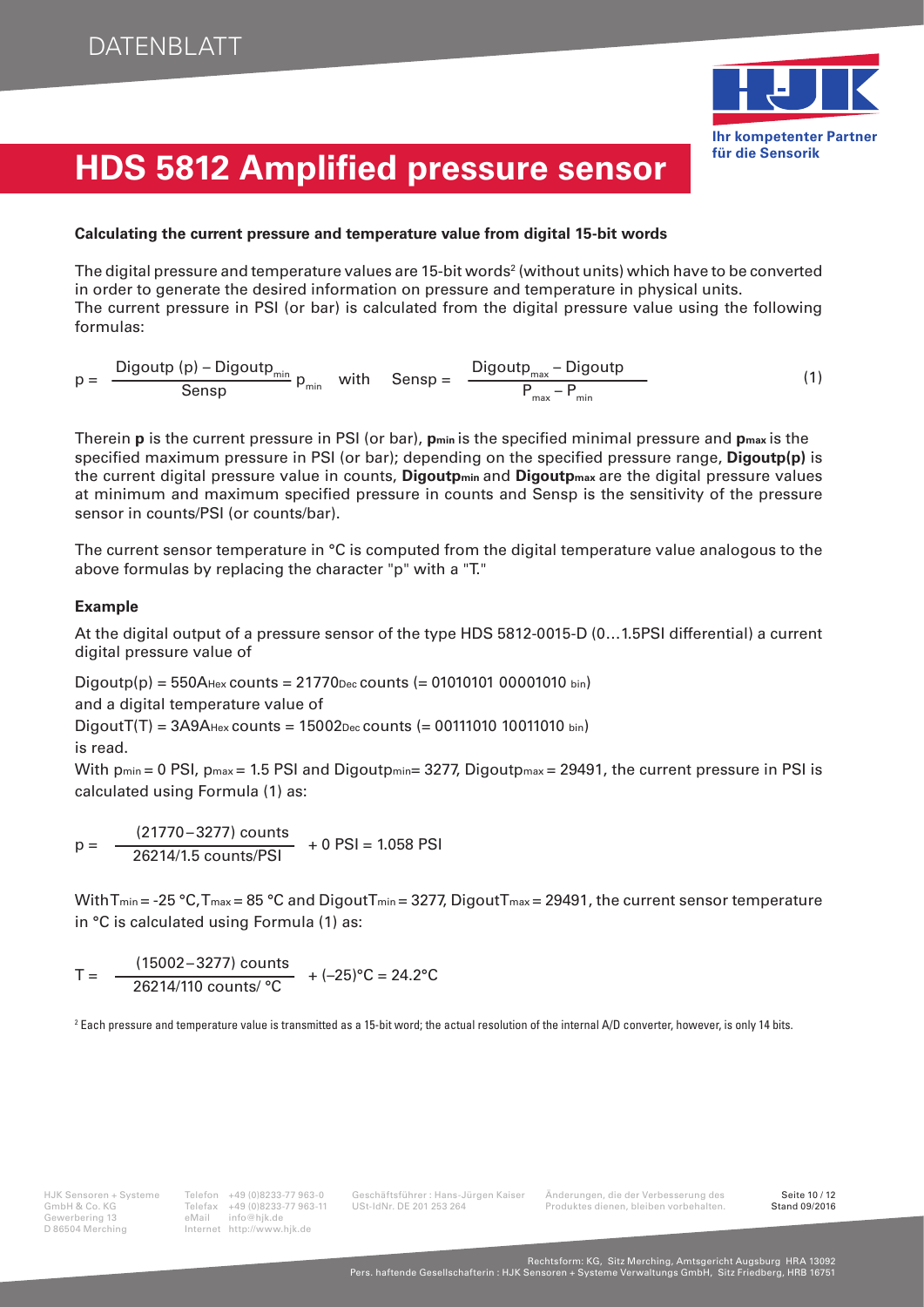

### **DIMENSIONS AND PINOUT**

HDS 5812 pressure sensors come in a dual-in-line package (DIP) for assembly on printed circuit boards. Figure 5 below gives the pinout and dimensions of the dual-in-line package.

#### **Pinout and pressure connection:**



| Pin             | <b>Description</b> |
|-----------------|--------------------|
| 1               | N.C.               |
| $\overline{2}$  | GND                |
| 3               | N.C.               |
| $\overline{4}$  | <b>SDA</b>         |
| 5               | <b>SCL</b>         |
| $6\phantom{1}6$ | N.C.               |
| $\overline{7}$  | VCC                |
| 8               | <b>OUT</b>         |

**Package dimensions:**



**all dimensions in inch [mm]**

#### **Figure 5: Dimensions**

All sensors in the HDS 5812 series are maintenance free during their lifetime.

#### Notes:

1. A package without tubes (for O-ring sealing) is also possible.

#### 2. SMD Pins are available on request

Gewerbering 13<br>D 86504 Merching

Internet http://www.hjk.de

HJK Sensoren + Systeme Telefon +49 (0)8233-77 963-0 Geschäftsführer : Hans-Jürgen Kaiser Änderungen, die der Verbesserung des Seite 11 / 12 Telefax +49 (0)8233-77 963-11 USt-IdNr. DE 201 253 264 Produktes dienen, bleiben vorbehalten.<br>eMail info@hik.de